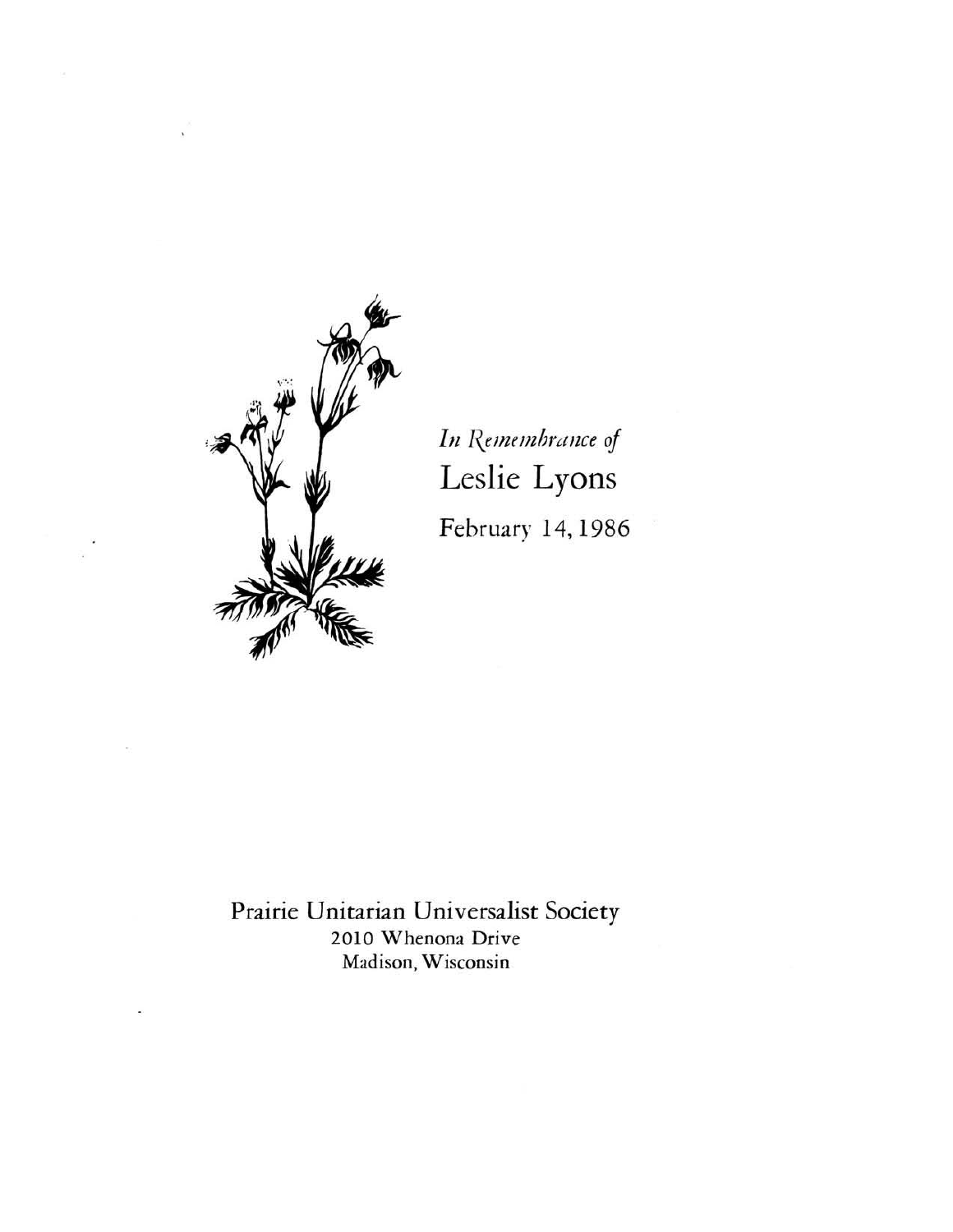PRELUDE • . Mike Briggs AMAZING GRACE **Joe Laurence**  IN-GATHERING . . . . . . . . . . . . . . . . Dorothy Wetherby CANDLELIGHTING . . . . . **PRAIRIE BOND OF UNION . . . . . . . . . . . . . . . Congregation** FUGUE IN C MAJOR, J. S. BACH GEORGE WHITEHEAD HIS ALMAND, JOHN DOWLAND **Performed by the Prairie Recorder/Flute Group**  Ruth Calden **Megan Christiansen**  . . . . Rick Ruecking John Grindrod **Diane Knott**  READINGS Rick Ruecking Marty Drapkin Fredericka Schilling FOUR STRONG WINDS . . . . . . . . . . . . . . . . Mac Robertson REMEMBRANCES OF LES **During this time some of us may feel moved to share our**  thoughts, memories, or feelings. We encourage you to do so. PRECIOUS MEMORIES • • . . . . **. George Calden & Barbara James**  REMEMBERING LES, CITIZEN OF THE WORLD DONNA NOBIS PACEM • • • . . . . . . **Congregation**  The service will be followed by dinner here at Prairie **and an opportunity to meet Les' family . All are cordially invited to participate. In memory of Lea you may wish to make contributions to the Sanctuary Movement or to the Unitarian Universalist 'Service Conmittee. Checks may be made Qut to Prairie UU Society with the purpose designated.**